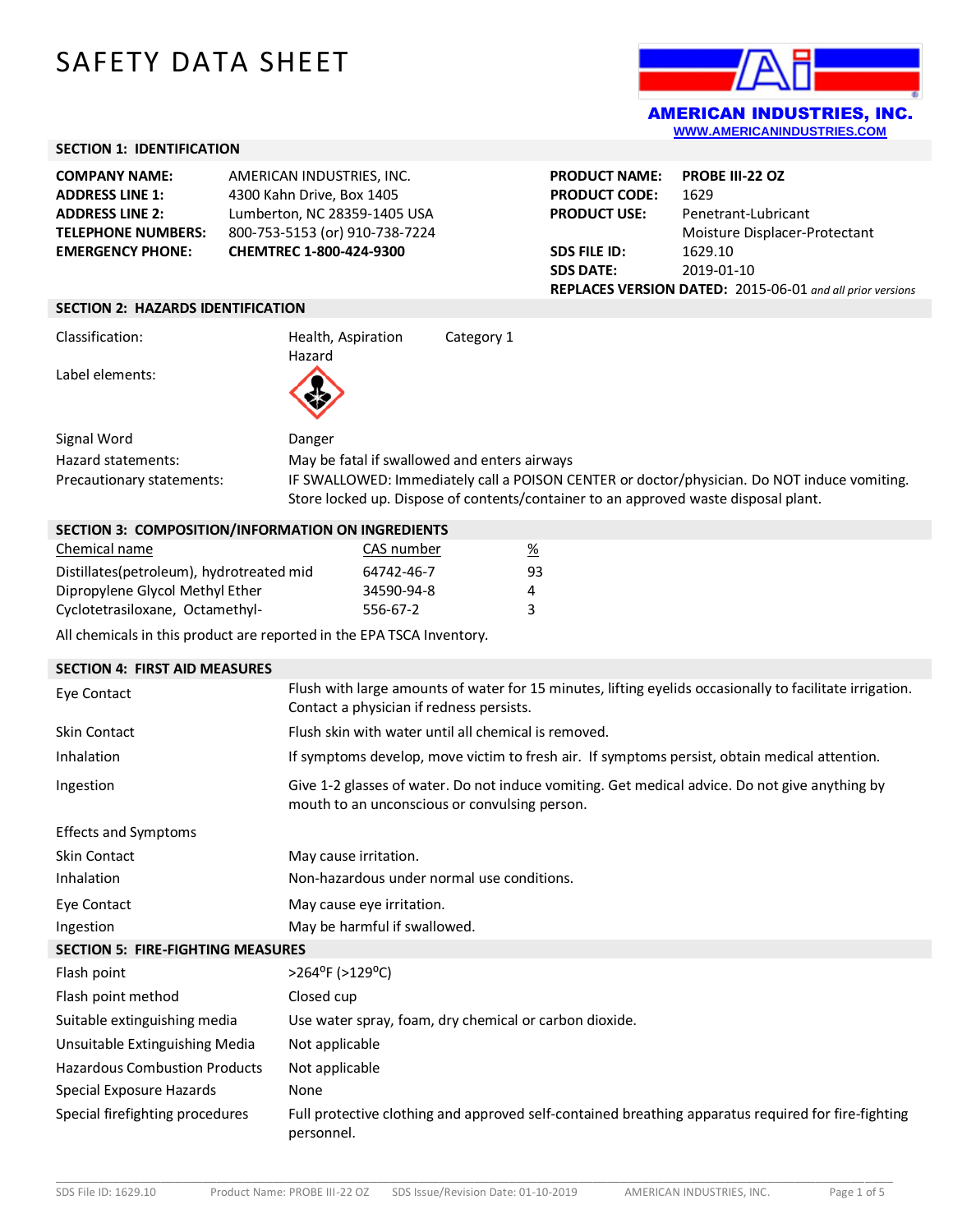| <b>SECTION 6: ACCIDENTAL RELEASE MEASURES</b>              |                                                       |                                                                                                           |  |  |
|------------------------------------------------------------|-------------------------------------------------------|-----------------------------------------------------------------------------------------------------------|--|--|
| Personal precautions                                       | Use appropriate protective equipment.                 |                                                                                                           |  |  |
| <b>Environmental Precautionary</b><br>Measures             | Not determined.                                       |                                                                                                           |  |  |
| Methods for Containment and                                |                                                       | Soak up residue with an absorbent such as clay or sand. Place in a nonleaking                             |  |  |
| Clean-up                                                   | into waterways or sewage systems.                     | container for proper disposal according to Federal, State, and Local regulations. Do not discharge        |  |  |
| <b>SECTION 7: HANDLING AND STORAGE</b>                     |                                                       |                                                                                                           |  |  |
| Precautions for safe handling                              |                                                       | Use in a well-ventilated area. Do not breathe vapors. Do not get on skin, eyes, or clothing.              |  |  |
| <b>Storage Requirements</b>                                | Keep from freezing. Store between 50°-80°F (10°-27°C) |                                                                                                           |  |  |
| SECTION 8: EXPOSURE CONTROLS/PERSONAL PROTECTION           |                                                       |                                                                                                           |  |  |
| Engineering controls                                       | Use in a well-ventilated area.                        |                                                                                                           |  |  |
| Personal Protective Equipment                              | Safety glasses, gloves, apron.                        |                                                                                                           |  |  |
| Dipropylene glycol methyl ether                            | 34590-94-8                                            | [4%]                                                                                                      |  |  |
| Components with workplace control parameters<br><b>TWA</b> | $100$ ppm                                             | USA ACGIH Threshold Limit Values (TLV)                                                                    |  |  |
|                                                            |                                                       | Eye & Upper Respiratory Tract Irritation Central Nervous System Impairment Danger of cutaneous absorption |  |  |
| <b>STEL</b>                                                | 150 ppm                                               | USA ACGIH Threshold Limit Values (TLV)                                                                    |  |  |
|                                                            |                                                       | Eye & Upper Respiratory Tract Irritation Central Nervous System Impairment Danger of cutaneous absorption |  |  |
| <b>TWA</b>                                                 | $100$ ppm<br>600 mg/m3                                | USA Occupational exposure limits (OSHA)-Table Z-1<br>Limits for air contaminants                          |  |  |
| Skin designation The value in mg/m3 is approximate.        |                                                       |                                                                                                           |  |  |
| <b>TWA</b>                                                 | 100 ppm<br>600 mg/m3                                  | USA OSHA-Table Z-1 limits for air contaminants-<br>1910.1000                                              |  |  |
| Skin notation                                              |                                                       |                                                                                                           |  |  |
| <b>STEL</b>                                                | 150 ppm                                               | USA OSHA-Table Z-1 limits for air contaminants-                                                           |  |  |
| Skin notation                                              | 900 ng/m3                                             | 1910.1000                                                                                                 |  |  |
|                                                            |                                                       |                                                                                                           |  |  |
| TWA                                                        | $100$ ppm<br>$600 \text{ mg/m}$                       | USA NIOSH Recommended Exposure Limits                                                                     |  |  |
| Potential for dermal absorption                            |                                                       |                                                                                                           |  |  |
|                                                            | $150$ ppm                                             |                                                                                                           |  |  |
| <b>ST</b>                                                  | 900 mg/m3                                             | USA NIOSH Recommended Exposure Limits                                                                     |  |  |
| Potential for dermal absorption                            |                                                       |                                                                                                           |  |  |
| Cyclotetrasiloxane, octamethyl-                            | 556-67-2                                              | $[3%]$                                                                                                    |  |  |
| SECTION 9: PHYSICAL AND CHEMICAL PROPERTIES                |                                                       |                                                                                                           |  |  |
| Appearance                                                 | Clear, liquid                                         |                                                                                                           |  |  |
| Odor                                                       | Mild petroleum                                        |                                                                                                           |  |  |
| pH                                                         | N/A                                                   |                                                                                                           |  |  |
| Melting point/Freezing point                               | N/A                                                   |                                                                                                           |  |  |
| Flash point                                                | >264°F (>129°C)                                       |                                                                                                           |  |  |
| Specific gravity                                           | 0.83                                                  |                                                                                                           |  |  |
| Solubility                                                 | Negligible                                            |                                                                                                           |  |  |
| Auto-ignition temperature                                  | N/A                                                   |                                                                                                           |  |  |
| Decomposition temperature                                  | N/A                                                   |                                                                                                           |  |  |
| Volatile Organic Compound                                  | 100%                                                  |                                                                                                           |  |  |
| Odor threshold                                             | N/A                                                   |                                                                                                           |  |  |
| Boiling point/Boiling range                                | 492°F-563°F                                           |                                                                                                           |  |  |
|                                                            |                                                       |                                                                                                           |  |  |

\_\_\_\_\_\_\_\_\_\_\_\_\_\_\_\_\_\_\_\_\_\_\_\_\_\_\_\_\_\_\_\_\_\_\_\_\_\_\_\_\_\_\_\_\_\_\_\_\_\_\_\_\_\_\_\_\_\_\_\_\_\_\_\_\_\_\_\_\_\_\_\_\_\_\_\_\_\_\_\_\_\_\_\_\_\_\_\_\_\_\_\_\_\_\_\_\_\_\_\_\_\_\_\_\_\_\_\_\_\_\_\_\_\_\_\_\_\_\_\_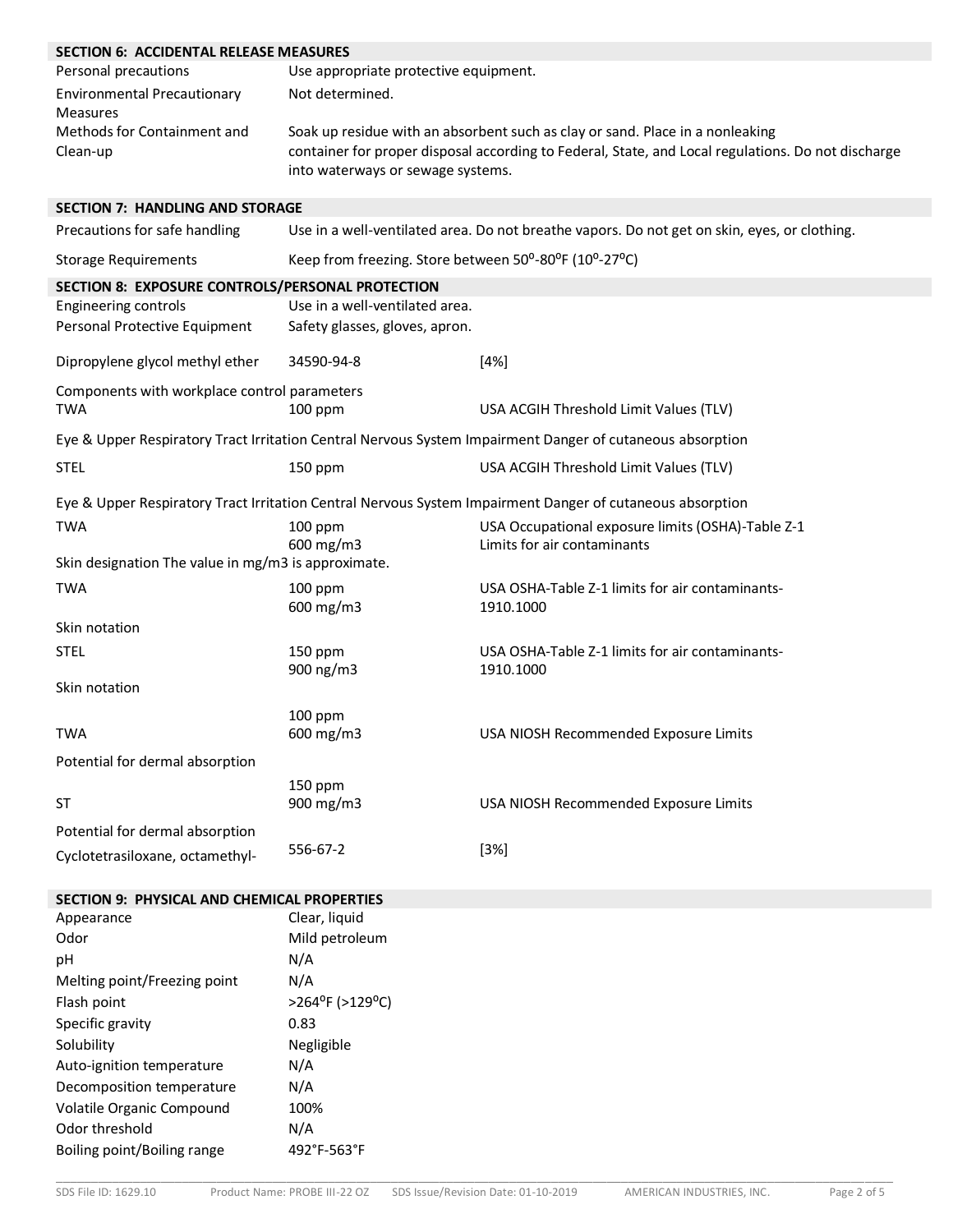| <b>Evaporation Rate</b>      | Slower than water |
|------------------------------|-------------------|
| Flammability                 | N/A               |
| <b>Partition Coefficient</b> | N/A               |
| Vapor pressure               | N/A               |
| Vapor density (air=1)        | N/A               |
| Viscosity                    | N/A               |

| <b>SECTION 10: STABILITY AND REACTIVITY</b> |                                    |  |
|---------------------------------------------|------------------------------------|--|
| Stability                                   | Stable                             |  |
| Conditions to avoid                         | Extreme heat and ignition sources. |  |

| Incompatibility                            | None known.                                            |
|--------------------------------------------|--------------------------------------------------------|
| Hazardous decomposition or by-<br>products | Carbon dioxide, Carbon monoxide, various hydrocarbons. |
| Hazardous polymerization                   | Will not occur                                         |

### **SECTION 11: TOXICOLOGICAL INFORMATION**

| Dipropylene glycol methyl ether<br>34590-94-8 | [4%] |
|-----------------------------------------------|------|
|-----------------------------------------------|------|

|  | Information on toxicological effects |  |
|--|--------------------------------------|--|
|--|--------------------------------------|--|

| Acute toxicity Oral LD50          | LD50 Oral $-$ rat $-$ 5,152 mg/kg                                                                                                          |                                                                                                                                                 |                                                                                                                                                                                                   |  |
|-----------------------------------|--------------------------------------------------------------------------------------------------------------------------------------------|-------------------------------------------------------------------------------------------------------------------------------------------------|---------------------------------------------------------------------------------------------------------------------------------------------------------------------------------------------------|--|
| Inhalation LC50                   | No data available                                                                                                                          |                                                                                                                                                 |                                                                                                                                                                                                   |  |
| Dermal LD50                       | Other information on acute toxicity                                                                                                        |                                                                                                                                                 |                                                                                                                                                                                                   |  |
| Skin corrosion/irritation         |                                                                                                                                            | Serious eye damage/eye irritation                                                                                                               |                                                                                                                                                                                                   |  |
| Eyes                              | Rabbit                                                                                                                                     |                                                                                                                                                 | Mild eye irritation $-24$ h                                                                                                                                                                       |  |
| Respiratory or skin sensitization | No data available                                                                                                                          |                                                                                                                                                 |                                                                                                                                                                                                   |  |
| Germ cell mutagenicity            | No data available                                                                                                                          |                                                                                                                                                 |                                                                                                                                                                                                   |  |
| Carcinogenicity                   |                                                                                                                                            |                                                                                                                                                 |                                                                                                                                                                                                   |  |
| <b>IARC</b>                       |                                                                                                                                            | probable, possible or confirmed human carcinogen by IARC.                                                                                       | No component of this product present at levels greater than or equal to 0.1% is identified as                                                                                                     |  |
| ACGIH                             |                                                                                                                                            | No component of this product present at levels greater than or equal to 0.1% is identified as a<br>carcinogen or potential carcinogen by ACGIH. |                                                                                                                                                                                                   |  |
| <b>NTP</b>                        | No component of this product present at levels greater than or equal to 0.1% is identified as a<br>known or anticipated carcinogen by NTP. |                                                                                                                                                 |                                                                                                                                                                                                   |  |
| <b>OSHA</b>                       |                                                                                                                                            | carcinogen or potential carcinogen by OSHA.                                                                                                     | No component of this product present at levels greater than or equal to 0.1% is identified as a                                                                                                   |  |
| Reproductive toxicity             | No data available.                                                                                                                         |                                                                                                                                                 |                                                                                                                                                                                                   |  |
| Teratogenicity                    | No data available.                                                                                                                         |                                                                                                                                                 |                                                                                                                                                                                                   |  |
| Specific target organ toxicity    | Single Exposure-No data available                                                                                                          |                                                                                                                                                 | Repeated Exposure-No data available                                                                                                                                                               |  |
| Aspiration hazard                 | No data available                                                                                                                          |                                                                                                                                                 |                                                                                                                                                                                                   |  |
| Potential health effects          | Eyes-May cause eye irritation.                                                                                                             |                                                                                                                                                 | Inhalation-May be harmful if inhaled. May cause respiratory tract irritation. Ingestion-May be<br>harmful if swallowed. Skin -May be harmful if absorbed through skin. May cause skin irritation. |  |
| Signs and symptoms of exposure    | To the best of our knowledge, the chemical, physical, and toxicological properties have not been<br>thoroughly investigated.               |                                                                                                                                                 |                                                                                                                                                                                                   |  |
| Synergistic effects               | No data available                                                                                                                          |                                                                                                                                                 |                                                                                                                                                                                                   |  |
| Additional information            | RTECS: JM1575000                                                                                                                           |                                                                                                                                                 |                                                                                                                                                                                                   |  |
| Cyclotetrasiloxane, octamethyl-   | 556-67-2                                                                                                                                   | $[3\%]$                                                                                                                                         |                                                                                                                                                                                                   |  |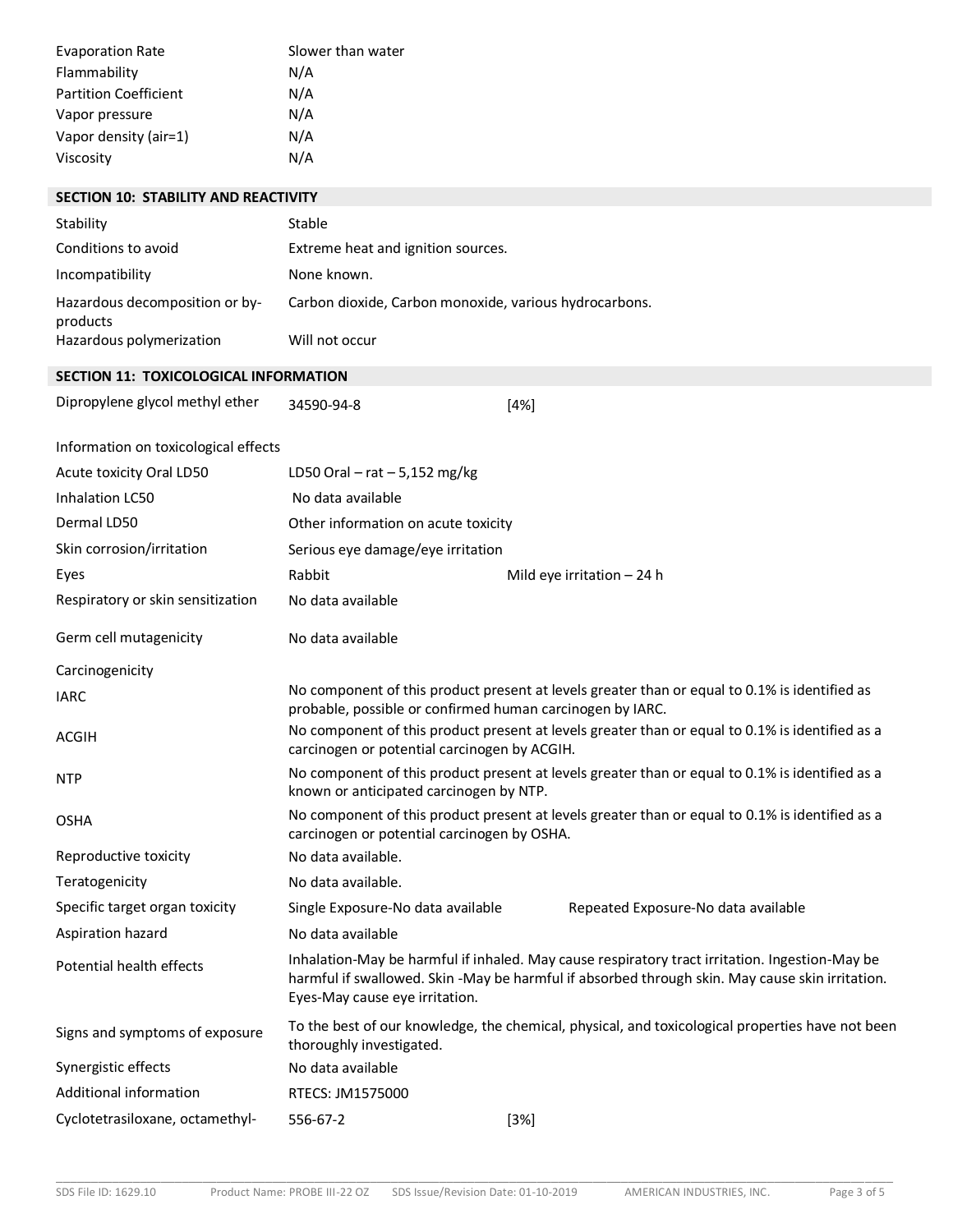# Information on toxicological effects

| Acute toxicity                    | LD50 Oral – rat – >2,000 mg/kg<br>LC50 Inhalation - rat - 4 h - 36,000 mg/m3 Remarks: Behavioral: Excitement. Lungs, Thorax, or<br>Respiration: Dyspnea. Skin and Appendages: Other: Hair.<br>LD50 Dermal - rabbit - > 4,640 mg/kg<br>no data available |                                                                           |  |
|-----------------------------------|---------------------------------------------------------------------------------------------------------------------------------------------------------------------------------------------------------------------------------------------------------|---------------------------------------------------------------------------|--|
| Skin corrosion/irritation         |                                                                                                                                                                                                                                                         | Skin - rabbit Result: No skin irritation - 24 h (OECD Test Guideline 404) |  |
| Serious Eye damage/irritation     | Rabbit                                                                                                                                                                                                                                                  | No eye irritation - 24 h (OECD Test Guideline 405)                        |  |
| Respiratory or skin sensitization | Maximisation Test -guinea pig                                                                                                                                                                                                                           |                                                                           |  |
| Result                            | Does not cause skin sensitization. (OECD Test Guideline 406)                                                                                                                                                                                            |                                                                           |  |
| Germ cell mutagenicity            | S. typhimurim Result: negative                                                                                                                                                                                                                          |                                                                           |  |
| Mutagenicity (micronucleus test)  | Rat - male and female                                                                                                                                                                                                                                   |                                                                           |  |
| Carcinogenicity                   |                                                                                                                                                                                                                                                         |                                                                           |  |
| <b>IARC</b>                       | No component of this product present at levels greater than or equal to 0.1% is identified as<br>probable, possible or confirmed human carcinogen by IARC.                                                                                              |                                                                           |  |
| <b>ACGIH</b>                      | No component of this product present at levels greater than or equal to 0.1% is identified as a<br>carcinogen or potential carcinogen by ACGIH.                                                                                                         |                                                                           |  |
| <b>NTP</b>                        | No component of this product present at levels greater than or equal to 0.1% is identified as a<br>known or anticipated carcinogen by NTP.                                                                                                              |                                                                           |  |
| <b>OSHA</b>                       | No component of this product present at levels greater than or equal to 0.1% is identified as a<br>carcinogen or potential carcinogen by OSHA.                                                                                                          |                                                                           |  |
| Reproductive toxicity             | Suspected human reproductive toxicant.                                                                                                                                                                                                                  |                                                                           |  |
| Reproductive toxicity             | Rat-Inhalation<br>Effects on Newborn: Live birth index (# fetuses per litter; measured after birth).<br>Overexposure may cause reproductive disorder(s) based on tests with laboratory animals.<br>no data available                                    |                                                                           |  |
| Specific target organ toxicity    | Single Exposure-No data available                                                                                                                                                                                                                       | Repeated Exposure-No data available                                       |  |
| Aspiration hazard                 | No data available                                                                                                                                                                                                                                       |                                                                           |  |
| Additional information            | Repeated dose toxicity - rabbit - male and female - Dermal<br>RTECS: GZ4397000                                                                                                                                                                          |                                                                           |  |

To the best of our knowledge, the chemical, physical, and toxicological properties have not been thoroughly investigated.

| <b>SECTION 12: ECOLOGICAL INFORMATION</b>                           |                                         |                   |  |  |  |  |  |
|---------------------------------------------------------------------|-----------------------------------------|-------------------|--|--|--|--|--|
| Dipropylene glycol methyl ether                                     | 34590-94-8                              | [4%]              |  |  |  |  |  |
| Information on ecological effects                                   |                                         |                   |  |  |  |  |  |
| Toxicity to fish LC50                                               | Pimephales promelas (fathead<br>minnow) | >10,000 mg/l-96 h |  |  |  |  |  |
| Toxicity to daphnia EC50<br>and other aquatic invertebrates         | Daphnia magna (Water flea)              | 1,919 mg/l-48 h   |  |  |  |  |  |
| Persistence and degradability                                       | Biodegradability                        |                   |  |  |  |  |  |
| Bio-accumulative potential                                          | No data available                       |                   |  |  |  |  |  |
| Mobility in soil                                                    | No data available                       |                   |  |  |  |  |  |
| Results of PBT and vPvB<br>assessment                               | No data available                       |                   |  |  |  |  |  |
| Other adverse effects                                               | No data available                       |                   |  |  |  |  |  |
| Cyclotetrasiloxane, octamethyl<br>Information on ecological effects | 556-67-2                                | [3%]              |  |  |  |  |  |